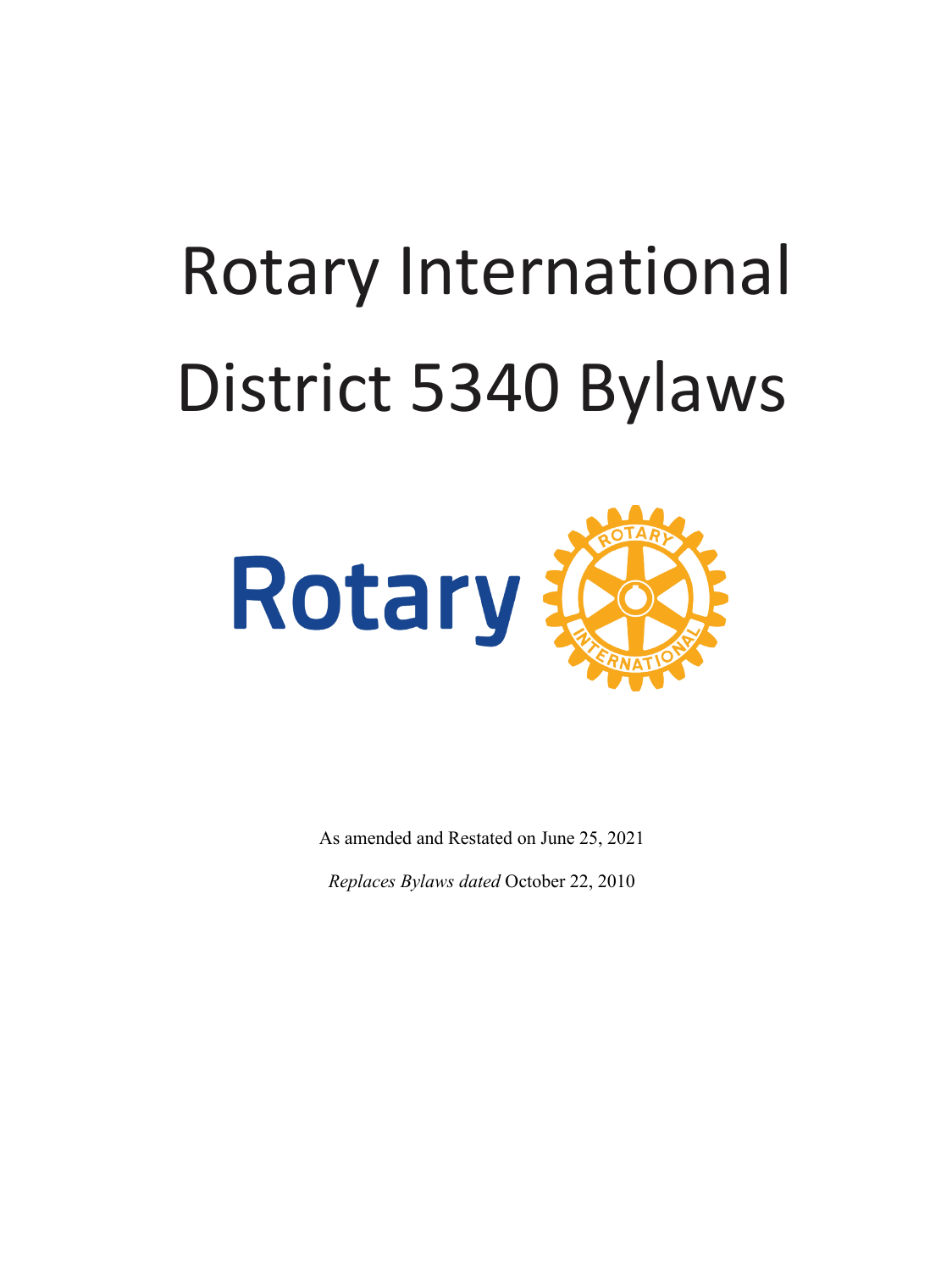# **Table of Contents**

| Article 1 Name, Description, Membership and Purpose                                                                     | 4              |
|-------------------------------------------------------------------------------------------------------------------------|----------------|
| 1.010 Name and Description                                                                                              | 4              |
| $1.020$ Membership                                                                                                      | 4              |
| 1.030 Purpose.                                                                                                          | 4              |
| Article 2 District Leadership Team, District Advisory Council, Appointed Offices, Staff and<br><b>Service Providers</b> | 4              |
|                                                                                                                         |                |
| 2.010 District Leadership Team (DLT)                                                                                    | 4              |
| 2.020 District Governor (DG)<br>2.030 District Governor-Elect (DGE)                                                     | 4<br>5         |
|                                                                                                                         | $\overline{5}$ |
| 2.040 District Governor-Nominee (DGN)                                                                                   |                |
| 2.050 District Governor-Nominee-Designate (DGND)                                                                        | 5              |
| 2.060 Chief Aide (CA)                                                                                                   | 5              |
| 2.070 Chief Assistant Governor (CAG)                                                                                    | 6              |
| 2.080 Assistant Governors (AG's)                                                                                        | 6              |
| 2.090 Vice Governor (VG)                                                                                                | 6              |
| 2.100 District Treasurer (DT)                                                                                           | 6              |
| 2.110 Vacancies                                                                                                         | 6              |
| 2.120 District Advisory Council (DAC)                                                                                   | 6              |
| 2.130 Appointed Offices                                                                                                 | $\overline{7}$ |
| 2.140 Administrative Staff and Service Providers.                                                                       | 7              |
| <b>Article 3 District Committees</b>                                                                                    | 7              |
| 3.010 District Committees                                                                                               | $\overline{7}$ |
| 3.020 Nominating Committee                                                                                              | 8              |
| 3.030 Finance Committee                                                                                                 | 8              |
| 3.040 Membership Committee                                                                                              | 8              |
| 3.050 Public Image Committee                                                                                            | 9              |
| 3.060 Rotary Foundation Committee                                                                                       | 9              |
| 3.070 Training Committee.                                                                                               | 9              |
| 3.080 Community Service Committee                                                                                       | 9              |
| 3.090 Youth Service Committee                                                                                           | 9              |
| 3.100 International Service Committee                                                                                   | 9              |
| 3.110 Club Service Committee                                                                                            | 10             |
| 3.120 Vocational Service Committee                                                                                      | 10             |
| 3.130 Audit Committee                                                                                                   | 10             |
| <b>Article 4 District Meetings and Training</b>                                                                         | 10             |
| 4.010 District Conference                                                                                               | 10             |
| 4.020 District Training Assembly                                                                                        | 11             |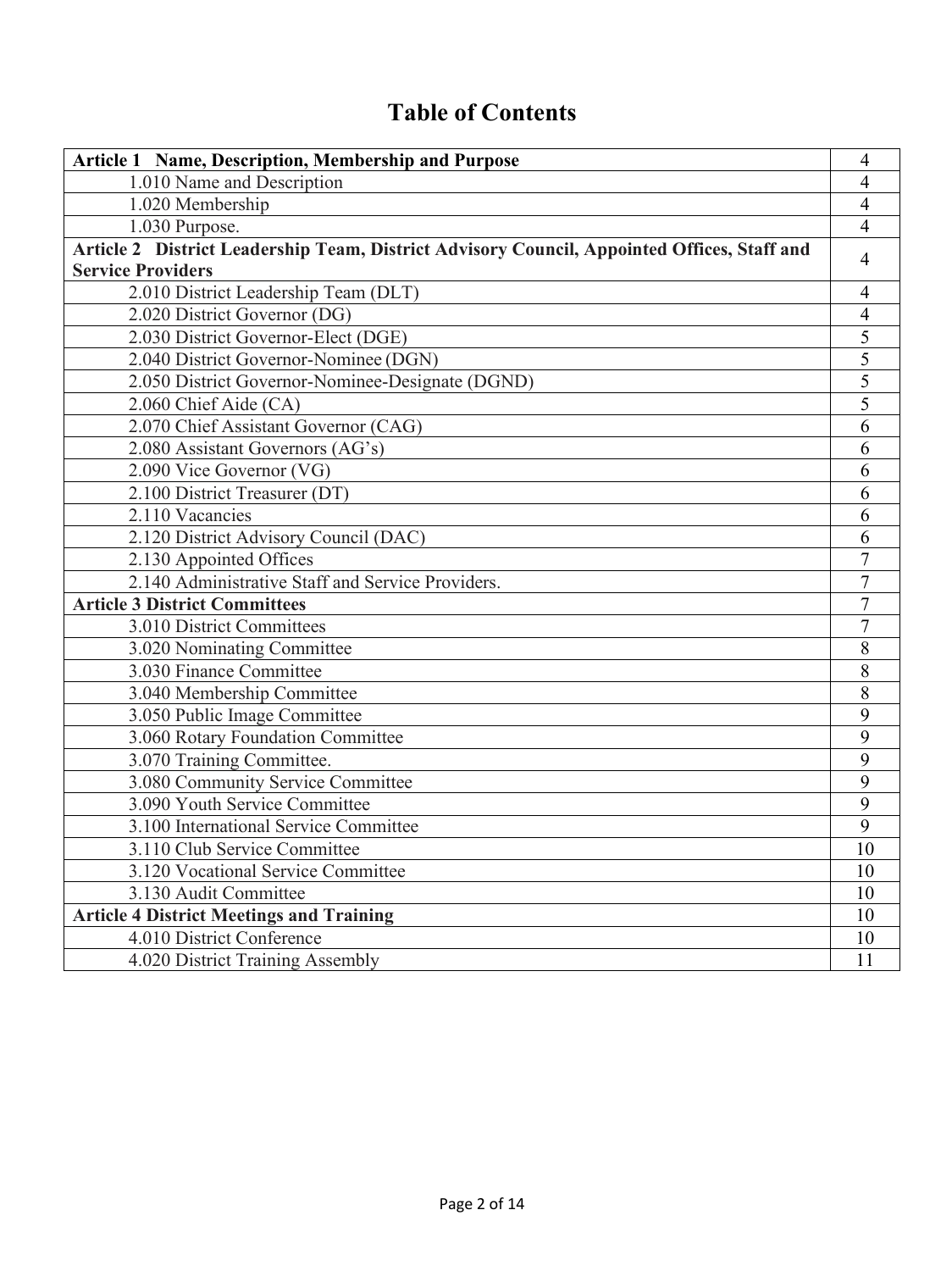| 4.030 Presidents-elect Training Seminar (PETS)         | 11 |
|--------------------------------------------------------|----|
| <b>Article 5. Financial</b>                            | 11 |
| 5.010 District Fund                                    | 11 |
| 5.015 District Reserve Fund                            | 11 |
| 5.020 District Budget                                  | 11 |
| 5.030 Per Capita Levy                                  | 11 |
| 5.040 Annual Statement and Report of District Finances | 12 |
| 5.050 Audit                                            | 12 |
| <b>Article 6 District Elections</b>                    | 12 |
| 6.010 District Elections                               | 12 |
| 6.020 Electors.                                        | 12 |
| <b>Article 7 Indemnification</b>                       | 12 |
| 7.010 Indemnification                                  | 12 |
| <b>Article 8 Miscellaneous</b>                         | 13 |
| 8.010 Electronic Records and Electronic Transmission   | 13 |
| 8.020 Interpretation                                   | 13 |
| 8.030 Choice of Law                                    | 13 |
| 8.040 Severability                                     | 13 |
| 8.050 Non-discrimination                               | 13 |
| 8.060 Insurance                                        | 13 |
| 8.070 Policy Manual                                    | 14 |
| 8.080 Resolutions                                      | 14 |
| 8.090 Record Retention                                 | 14 |
| 8.100 Robert's Rules of Order                          | 14 |
| 8.110 Meeting Attendance                               | 14 |
| <b>Article 9 Amendments</b>                            | 14 |
| 9.010 Bylaw Amendments                                 | 14 |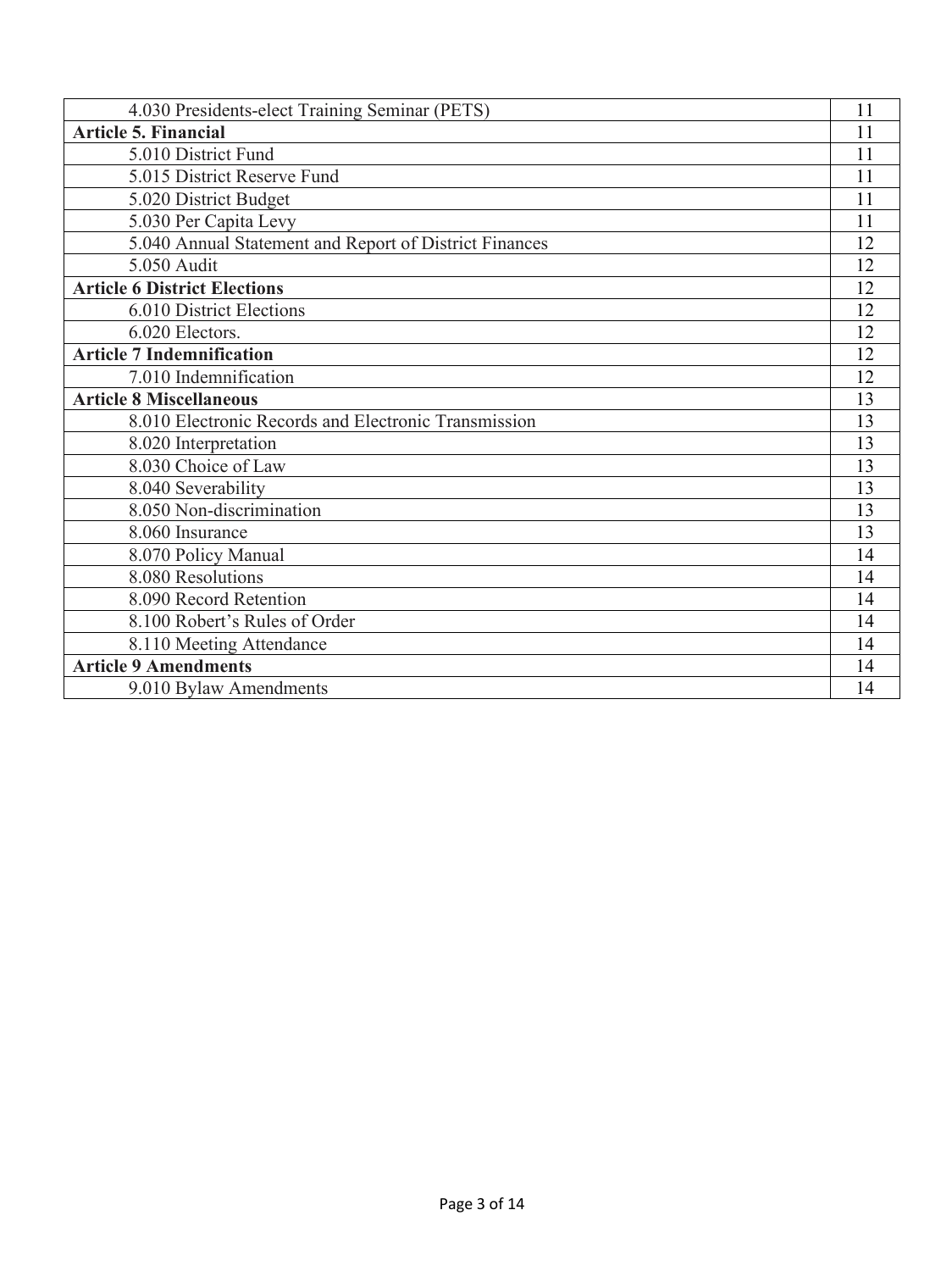#### **Rotary International District 5340 Bylaws**

#### **Article 1 Name, Description, Membership and Purpose**

1.010 Name and Description. The name of this organization is "Rotary District 5340" (hereinafter referred to as "District 5340 or District"). District 5340 is a California nonprofit unincorporated association. District 5340 is a group of Rotary clubs within a geographical boundary established by the Rotary International ("RI") board for RI administrative purposes. District 5340 may establish an office within the established geographical boundary and/or contract for postal services as required.

1.020 Membership**.** Membership in District 5340 is limited to the Rotary clubs designated to be in District 5340 by RI. The addition or removal of a Rotary club from District 5340 by RI shall immediately and automatically result in a corresponding change in the membership of District 5340.

RI currently includes the following counties of the State of California in District 5340:

San Diego County Imperial County Part of Riverside County

District 5340 has divided itself into sixteen geographic areas, each consisting of 2 to 5 clubs, to assist with administrative responsibilities.

1.030 Purpose.The purpose of District 5340 is to support Rotary clubs within the District in their pursuit of programs and activities that promote the Object of Rotary, and to encourage, promote, extend and supervise clubs within the District.

# **Article 2 District Leadership Team, District Advisory Council, Appointed Offices, Staff and Service Providers.**

2.010 District Leadership Team (DLT). The District Leadership Team is composed of the District Governor, District Governor-Elect, District Governor-Nominee, District Governor-Nominee-Designate, Chief Aide, Chief Assistant Governor, Assistant Governors, Vice Governor (when serving in the role of acting District Governor), District Treasurer and the chairs of the District's Membership, Public Image, Training, and Rotary Foundation Committees. The District Governor may add others to the DLT as needed. The purpose of the DLT is to advise and support the District Governor. The DLT must establish a District Leadership Plan as required by the Rotary Code of Policies and should review it annually. Each member of the DLT will serve a term of one year or until their successors have been duly elected. The term of District Governor, District Governor-Elect, District Governor-Nominee, District Governor-Nominee-Designate will begin on July 1 of the year that they advance to office. The term of all other members will begin on July 1 of the year next following their appointment to the office.

2.020 District Governor (DG). The District Governor is the officer of Rotary International in the District, functioning under the general control and supervision of the RI Board of Directors. The DG advances to the office of DG from the office of District Governor-Elect immediately upon expiration of their term as DGE without any additional formal action. The DG's qualifications for office, term in office, and duties and responsibilities are specified in the RI Bylaws and Code of Policies. The DG must meet the qualifications for the office of DG at the time of advancement. The DG may be removed from office for cause as specified in the RI Bylaws. The DG is a member of the District Advisory Council. Subject to limitations imposed by RI, the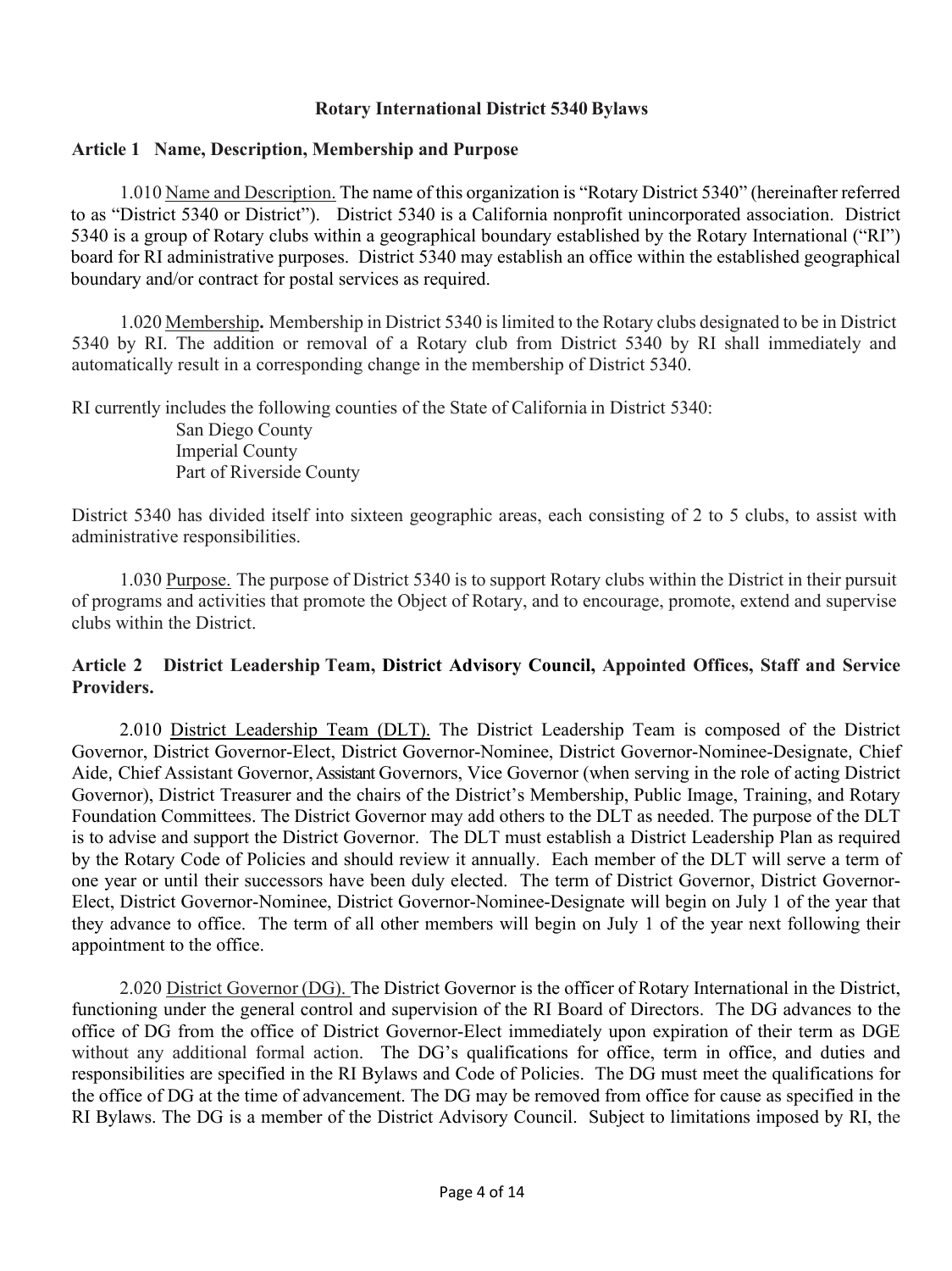DG has general control over and manages the activities of the District. The DG has the authority to sign binding agreements for goods and services on behalf of District 5340. The DG is authorized to act only as set forth in the RI Constitution and Bylaws and the Rotary Code of Policies. The DG does not have authority to negotiate or contract on behalf of RI and/or The Rotary Foundation.

The DG is an ex-officio member of all District committees with full voting rights with the exception of the Finance Committee where the DG is a non-voting member.

The outgoing DG will pass on to the DGE any and all information that will help the DGE carry out the duties of DG in the best interests of Rotary in the District. The outgoing DG will transfer all continuing District files to the DGE. The DG will supply the DGE, as soon as possible following his or her election and before the International Assembly, full information as to the condition of clubs within the District with recommended action for strengthening the clubs.

2.030 District Governor-Elect (DGE). The District Governor-Elect advances to the office of District Governor at the expiration of their term as DGE without any additional formal action. The DGE must meet the qualifications for the office of DG at the time of advancement and must successfully complete the Governors-Elect Training Seminar, attended the RI International Assembly, and completed all other preparation as required by Rotary International and District 5340. The DGN advances to the office of DGE from the office of DGN immediately upon expiration of their term as DGN. The DGE is responsible for planning, supervising and conducting the Presidents-elect Training Seminar (PETS) and the District Training Assembly. The DGE will have such other duties and responsibilities as may be assigned by the DG. The DGE is a member of the District Advisory Council.

2.040 District Governor-Nominee (DGN). The District Governor-Nominee advances to the office of District Governor-Elect at the expiration of their term as DGN without any additional formal action. The DGN is nominated by the District 5340 Nominating Committee as specified in these Bylaws. The DGN must meet the qualifications for the office of DGE at the time of advancement. The DGND advances to the office of DGN from the office of DGN immediately upon expiration of their term as DGND. The DGN's duties and responsibilities are specified in the RI Code of Policies. The DGN will have such other duties and responsibilities as may be assigned by the DG. The DGN will serve as Chief of Staff to the DG and in that capacity will coordinate the activities of the standing committees by meeting with committee chairs on a regular basis and communicating with the DG and DGE as necessary to carry out the business of the District. The DGN is a member of the District Advisory Council.

2.050 District Governor-Nominee-Designate (DGND). The District Governor-Nominee-Designate advances to the position of District Governor-Nominee at the expiration of their term as DG**N**D. The DGND is nominated for the office of DGN by the District 5340 Nominating Committee as specified in these Bylaws. After election, the person elected assumes the office of DGDN until the following July 1 when the DGND advances to the office of DGN without any additional formal action. The DGND must meet the qualifications for the office of DGN at the time of advancement. The DGND will have such other duties and responsibilities as may be assigned by the DG. The DGND is a member of the District Advisory Council.

2.060 Chief Aide (CA). The Chief Aide is appointed by the DG and assists the DG in a variety of advisory, administrative and liaison functions. The CA must have successfully completed a full term as local club president and have served in several District offices, committees, and related activities. The CA will have such duties and responsibilities as may be assigned by the DG.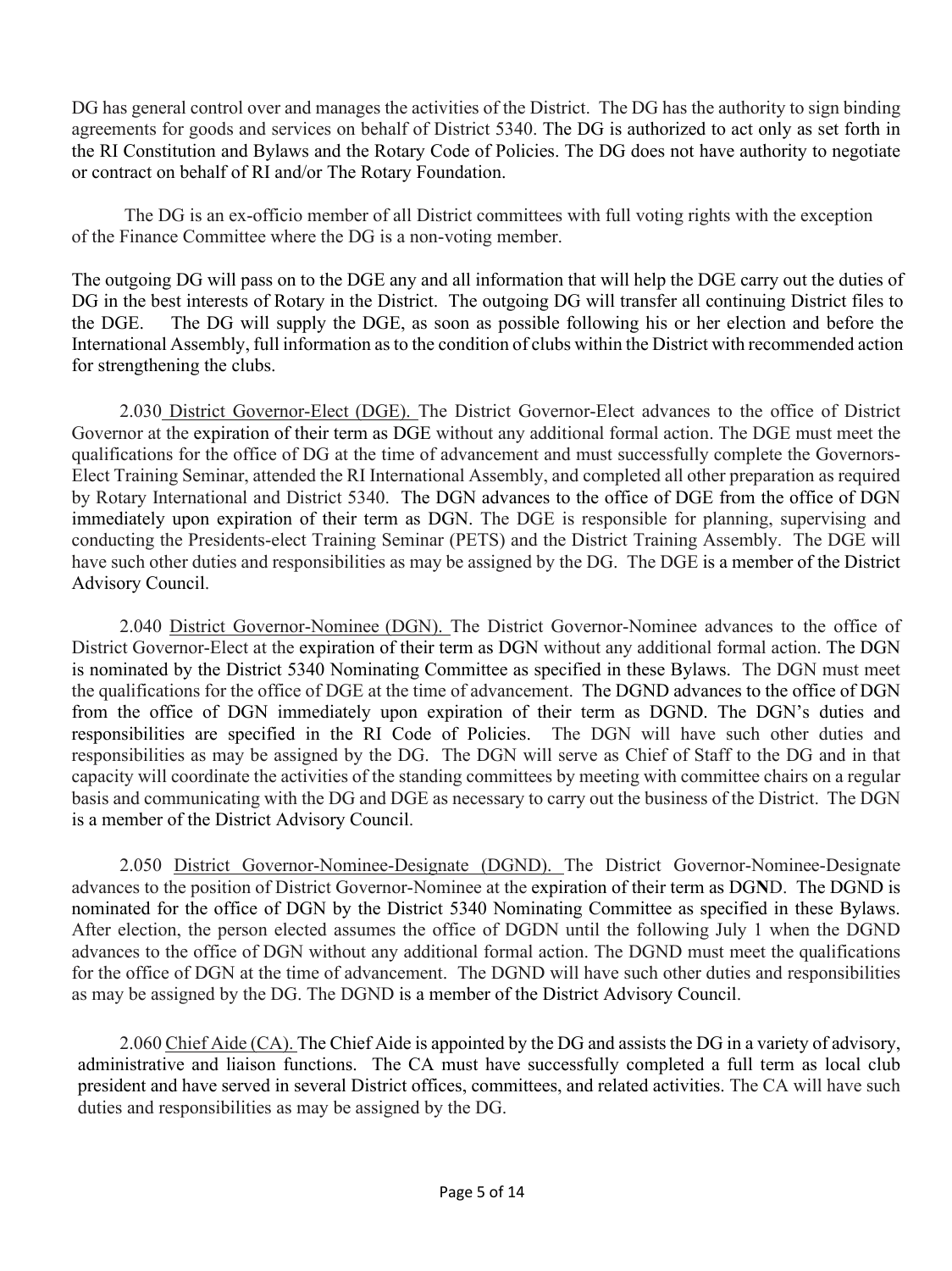2.070 Chief Assistant Governor (CAG). The Chief Assistant Governor is appointed by the DG and assists the DG in a variety of advisory, administrative and liaison functions. The CA must have successfully completed a full term as local club president, have completed a full term as an Assistant Governor and have served in other District positions. The CAG will have such duties and responsibilities as may be assigned by the DG.

2.080 Assistant Governors (AG's). The Assistant Governors are appointed by the DG. They assist the DG in a variety of advisory, administrative and liaison functions. One AG will be appointed to assist in the administration of local clubs located within each of the District 5340 16 geographic areas. Each AG must have been a member in good standing in a club in the District for at least three years and have successfully completed a full term as local club president. AG's are appointed to serve during the term of the DG who appointed them but may be appointed by succeeding DG's for up to 2 additional terms. The AG's will have such duties and responsibilities as may be assigned by the DG.

2.090 Vice Governor (VG). The District 5340 Nominating Committee may appoint a currently active past District governor of the District, proposed by the DGE, to be Vice Governor. If the Nominating Committee makes no selection, the DGE may select a past District governor to be VG. The role of the VG is to replace the Governor in case of a temporary or permanent inability to perform the Governor's duties. The VG may participate as an observer to District committees but shall have no vote unless serving in the role of acting Governor. The VG may continue to hold other positions within the District while not serving in the role of DG.

2.100 District Treasurer (DT). The District Treasurer is responsible for all financial matters of the District including the preparation of all financial reports and tax returns. The DT administers the District Fund with oversight and direction by the District Finance Committee. The DT is appointed by the DG with concurrence of the DGE and DGN. The DT works with the DGE and the Finance Committee in creating the budget for the upcoming year. The DT is appointed to serve during the term of the DG who appointed them but may be appointed by succeeding DG's for one additional term. The DT is ex-officio member of the Finance Committee with voting power.

2.110 Vacancies. Except for the DG, who is provided for in the RI Bylaws, a vacancy in the District Leadership Team shall be deemed to occur in the event of (1) the death or resignation of a Team member; (2) when the Team member no longer resides in the District; (3) a declaration that Team member is incompetent or permanently disabled; (4) a Team member is convicted of a felony; (5) a Team member fails to carry out the duties of office as determined by the DG; (6) a Team member breaches a fiduciary duty relating to the holding, administration or distribution of charitable assets; or (7) a Team member makes any public statement or engages in any conduct that is disparaging to District 5340, Rotary or its reputation (except for any truthful statement made under oath). In the event a vacancy is established in any Team position, the DG or District Nominating Committee, as appropriate, will appoint a qualified Rotarian to fill the vacancy.

#### 2.120 District Advisory Council (DAC).

The District Advisory Council is composed of the DG, DGE, DGN, DGND and all past District governors of District 5340 and all past District governors that are members of a club within the District. The purpose of the DAC is to allow the DG to update, advise, and seek counsel from existing past District governors and discuss other issues that relate to the District. The DAC will meet at least once a year. At the discretion of the DG, additional meetings can be scheduled.

2.130 Appointed Offices. In addition to the District Leadership Team, the DG may establish other offices,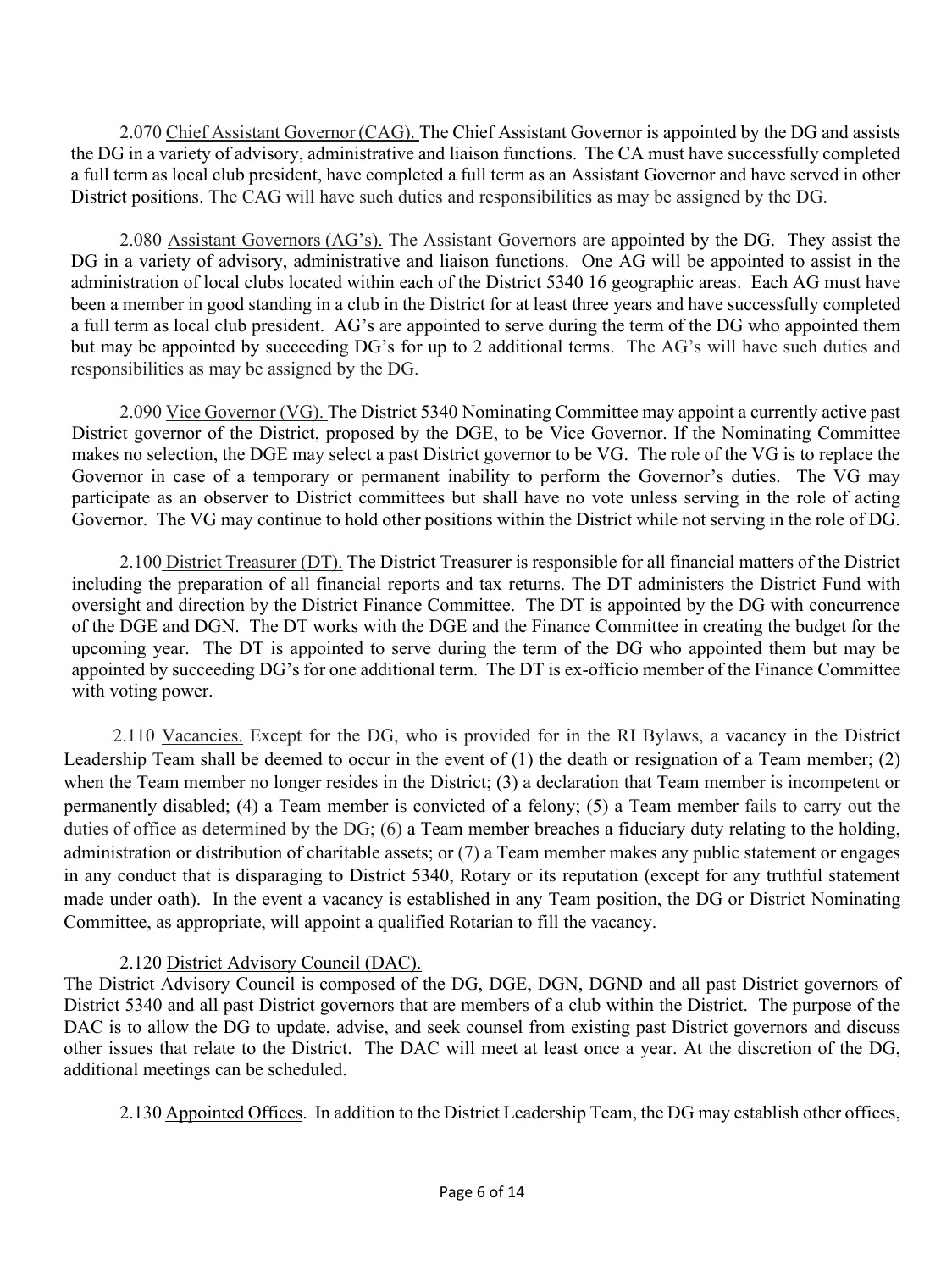define the scope of duties and responsibilities of such offices, and appoint club members to head such offices.

2.140 Administrative Staff and Service Providers. The DG may, with the concurrence of the DGE and DGN employ administrative staff persons and contract with outside persons and/or companies to perform necessary services for the District. Staff persons may be paid compensation fixed by the DG with the advice and consent of a majority of the District Leadership Team. Staff persons need not be a member(s) of a Rotary clubs and may be removed from their position(s) at any time by the DG when their services are no longer required or are believed to be not in the best interests of the District.

#### **Article 3 District Committees**

3.010 District Committees. District committees are charged with carrying out the goals of District 5340 as formulated by the DG with the advice of the District Leadership Team. The standing Committees of the District are as follows:

- Nominating Committee
- Finance Committee
- Membership Committee
- Public Image Committee
- Rotary Foundation Committee
- Training Committee
- Community Service Committee
- Youth Service Committee
- International Service Committee
- Club Service Committee
- Vocational Service Committee
- Audit Committee

The general duties and authority of the standing committees are defined below. The DG may assign additional duties and authority from time to time as may be in the best interests of the District. Except as specified herein, the DG will determine the number of members on each committee. Except as specified herein, committee members will serve during the term of office of the DG. No committee shall have or exercise the authority of the DG in the management of the District.

Except as specified herein, the DG will appoint, during their term as DGE, the chair of each committee. The DG cannot serve as chair of a District committee. It is recommended that District committee chairs be past District governors, governor-nominees, past assistant governors or effective past District committee members. All committee chairs should be selected and reported to RI by December 31 in the year before taking office on July 1. The chair of each committee will appoint the members on each committee, subject to the approval of the DG. Committee chairs must receive all training required by RI within 60 days of taking office. Standing committees will continue from year to year without reauthorization of the DG but the incoming DG may appoint a new chair.

The DG may also establish subcommittees. The DG will specify the duties and authority of each subcommittee. The DG will appoint the chair of each subcommittee. The chair of each subcommittee will appoint the members on each subcommittee, subject to the approval of the DG. Subcommittees must be reauthorized each year by the current DG. Subcommittee members will serve during the term of office of the DG. If funding is required for any subcommittee, they will not commence work until necessary budgeting and approval have been secured.

The DG may establish from time to time one or more ad hoc committees. The DG will specify the duties and authority of each ad hoc committee. If funding is required for such ad hoc committees, they will not commence work until necessary budgeting and approval have been secured.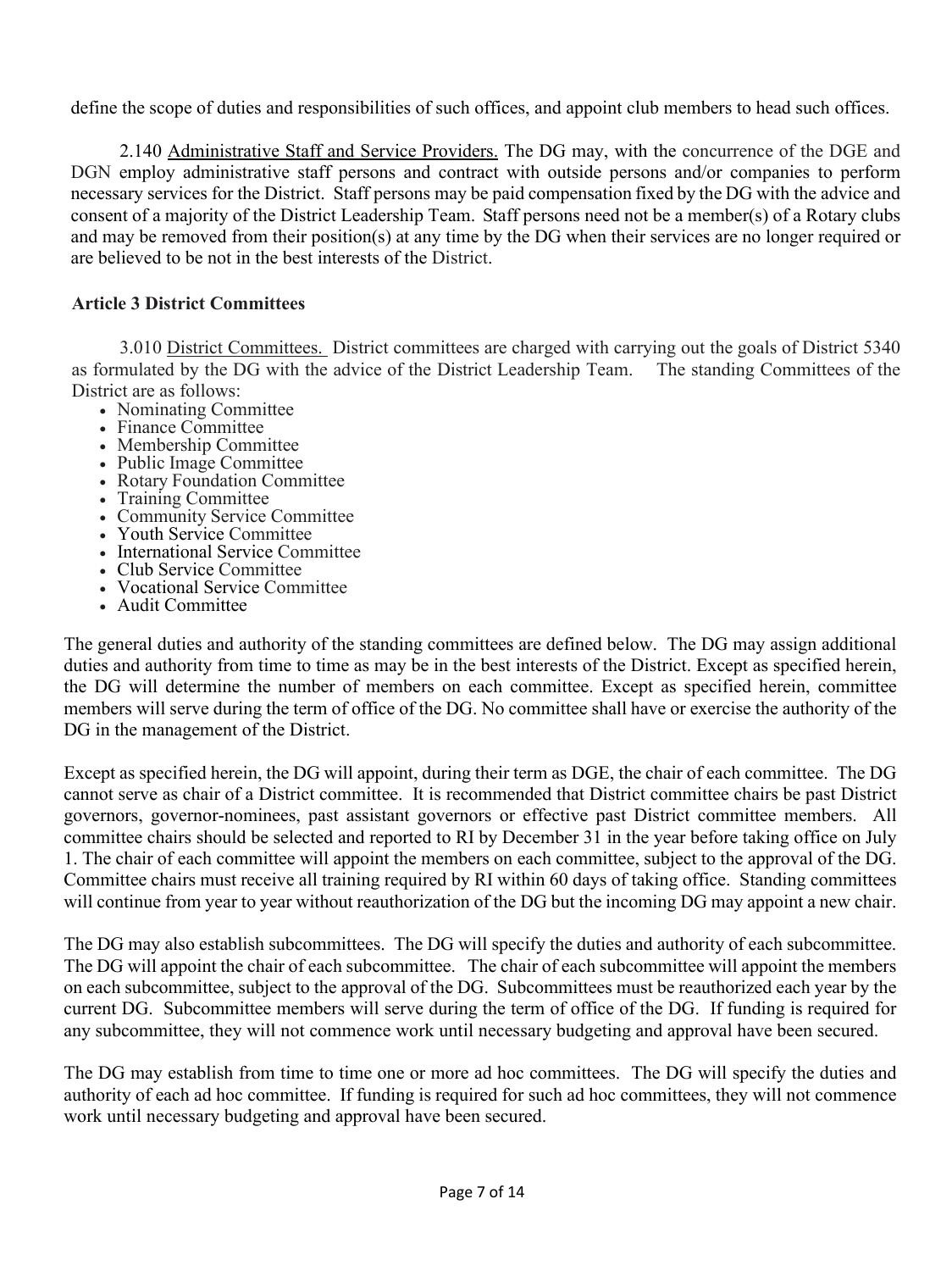No committee or subcommittee will have the authority to do any act reserved elsewhere in these Bylaws to an officer, District Leadership Team member or Rotary entity, or to do any act which is in contravention of any law, rule or regulation promulgated by any governmental authority having jurisdiction over the affairs of the District.

Committees and subcommittees will meet at such times and places and upon such notice as may be determined by the chair of the committee or subcommittee. A majority of the membership of the committee or subcommittee will constitute a quorum, provided however, that ex-officio members will not be counted in determining a quorum. The vote of a majority of the members present at a meeting at which a quorum is present is required to pass any resolution of the committee or subcommittee

3.020 Nominating Committee. If the District has not adopted a process for selection of the DGN by July 1 of each year as required by RI Bylaw Section 12.020, the District will use the nominating committee procedure provided in that Section of the RI Bylaws. The committee selects and presents nominees for DGN in accordance with the timetables and procedures contained in the RI Bylaws. Members of the committee include the DG (exofficio), DGE, DGN, the immediate past District governor of District 5340, and up to three additional members appointed by the immediate past District governor of District 5340. The immediate past District governor is the chair of the committee. The Nominating Committee Chair fills committee vacancies.The Nominating Committee will actively seek and recruit the best possible candidates for DGN and assure that the selection process is conducted in the manner prescribed by RI. Members of the committee should not serve more than three consecutive terms.

3.030 Finance Committee. The Finance Committee oversees the operations of the District Fund, reviews and approves the District budget and committee or program sub-budgets; reviews and recommends all dues, fees and levies; ensures dues and levies have been collected from clubs within the District, and assures that all financial records, statements and tax returns are accurate and are prepared and filed as required. The Finance Committee also makes recommendations regarding hiring and termination of administrative staff and service providers, compensation of administrative staff, the use of service providers and associated costs. All extra budget considerations must be approved by the committee. There are nine members of the Finance Committee. They include the DG (ex-officio), DGE, DGN, DGND, DT (ex-officio), the immediate past District governor of District 5340, and three at-large members who are currently active Rotarians within the District who have financial and/or accounting experience, The DT is the chair of the committee. The Finance Committee will meet at least quarterly during the year.

3.040 Membership Committee. The Membership Committee identifies, promotes and implements membership strategies that will result in membership development and growth as well as the formation and support of new Rotary and Rotaract clubs within the District. The DG will appoint the chair and members of the committee with the advice and consent of the DGE and DGN who should continue the appointments to allow continuous service of members for 3 years, subject to review. Any removal for cause must have the prior approval of all the DG's involved for each of the full 3 years. The committee chair must attend all training required by RI. In selecting committee members, preference should be given to club Membership Chairs and Rotarians who have actively been involved in recruiting new members and implementing membership development activities.

3.050 Public Image Committee. The Public Image Committee promotes Rotary and fosters understanding, appreciation, and support for the programs of Rotary. It also promotes awareness among Rotarians and Rotaractors that effective publicity, favorable public relations and a positive image are desirable and essential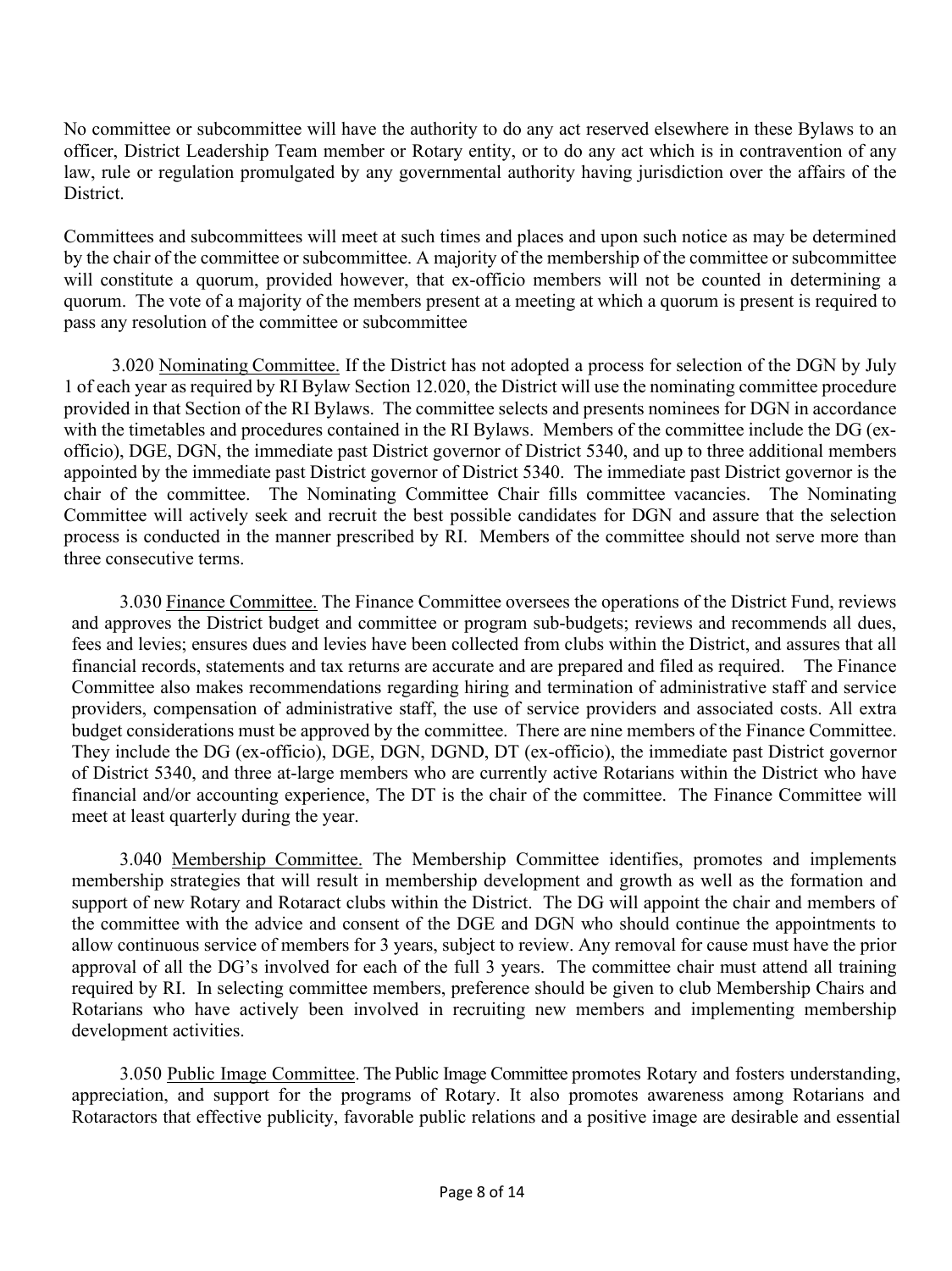goals for Rotary. The DG will appoint the chair and members of the committee. In selecting committee members, preference should be given to those who have experience as a club public image chair and to Rotarians with media, public image or marketing skills. As many committee members as possible should attend a training meeting conducted by the Rotary Public Image Coordinator as appropriate.

3.060 Rotary Foundation Committee. The Rotary Foundation Committee assists the DG in educating, motivating, and inspiring Rotarians to participate in Rotary charitable programs and fundraising activities. The committee serves as liaison between The Rotary Foundation (TRF) and Rotarians. The committee promotes the programs of, and fundraising for, TRF, educates individual clubs and Rotarians in the programs and operations of TRF, plans, coordinates, and evaluates the operations of District 5340 associated with TRF. The committee manages District grants and allocates funds in compliance with TRF policies. The DG will appoint the chair and members of the committee with the advice and consent of the DGE and DGN who should continue the appointments to allow continuous service of members for 3 years, subject to review. Any removal for cause must have the prior approval of all the DG's involved for each of the remaining 3 years. The DG is a nonvoting member of the Rotary Foundation Committee.

3.070 Training Committee. The Training Committee supports the DG and DGE by facilitating training of club and District members on leadership and other matters as required by RI. The DG will appoint the chair and members of the committee with the advice and consent of the DGE. Preference should be given to Rotarians with training, education or facilitation experience.

3.080 Community Service Committee. The Community Service Committee assists the District in encouraging club members to engage in community service which is one of RI's five Avenues of Service. The DG will appoint the chair and members of the committee. Preference should be given to Rotarians with experience in planning and implementing local, sustainable service efforts of varied sizes. The committee promotes programs, activities and resources related to the community and offers support to Rotary, Rotaract and Interact clubs within the District.

3.090 Youth Service Committee**.** The Youth Service Committee assists the District in encouraging club members to participate in youth service which is one of RI's five Avenues of Service. The committee will foster safe operations across all youth programs in District 5340. The DG will appoint the chair and members of the committee. Preference should be given to Rotarians with experience in planning and implementing local youth services. The committee will support and encourage its clubs to undertake projects that support the fundamental needs of youth including health, human values, education, and self-development. The committee should include the District's Youth Protection Officer and a Rotarian from each geographic area in the District.

3.100 International Service Committee. The International Service Committee assists the District in encouraging club members to participate in international service which is one of RI's five Avenues of Service. The committee supports clubs with their international service projects and helps enhance the quality of the District's humanitarian efforts by identifying resources and experts to advise on international service projects and global grants. The DG will appoint the chair and members of the committee. Preference should be given to past District governors and past regional Rotary Foundation coordinators and past assistant regional Rotary Foundation coordinators. Committee appointments should allow continuous service of members for 3 years, subject to review. Any removal for cause must have the prior approval of all the DG's involved for each of the remaining 3 years.

3.110 Club Service Committee. The Club Service Committee assists the District in encouraging club members to participate in club service which is one of RI's five Avenues of Service.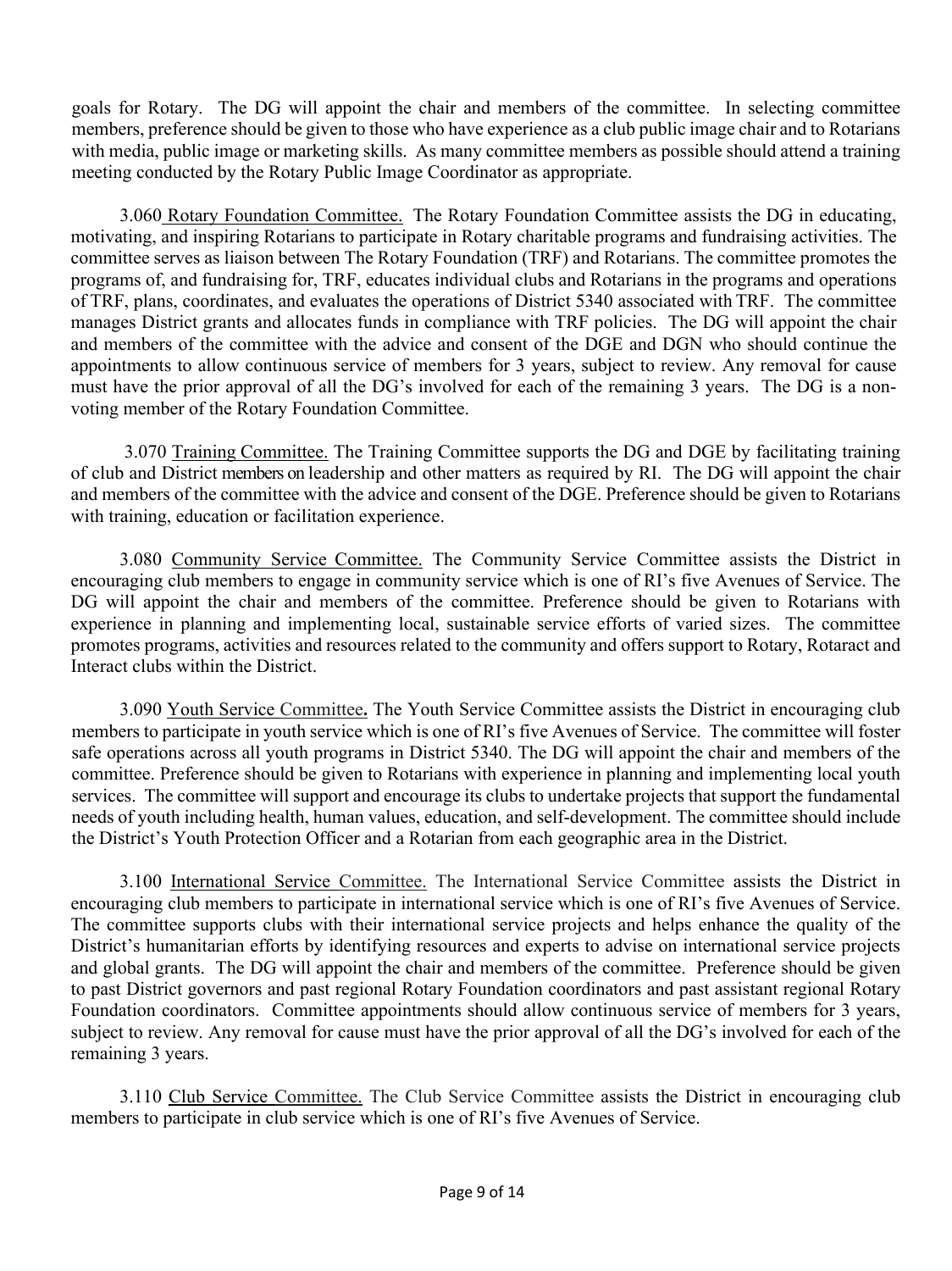3.120 Vocational Service Committee. The Vocational Service Committee assists the District in encouraging club members to participate in vocational service which is one of RI's five Avenues of Service. The committee promotes the highest ethical standards in all occupations, including faithfulness and fidelity to employers, employees, and associates, and fair treatment of them and of competitors, the public, and all those with whom one has any business or professional relationships. It also promotes the recognition of the worthiness to society of all useful occupations, not just one's own or those pursued by Rotarians. It assists clubs in the development of vocational and ethical programs and projects.

3.130 Audit Committee. The Audit Committee determines when audits of District financial books and records will be done, the type of audit (internal or external), and the person(s) or entity(ies) who will perform the audit(s). The audit committee must:

(a) have at least three active members selected in accordance with established District procedures;

(b) include at least one member who is a past governor or an independent, financially literate person; and

(c) not include any current governor, treasurer, signatory of District bank accounts, or member of the finance committee.

The committee will review and report to the DG and the DLT as appropriate on District 5340 financial reports, external audits, the system of internal controls, internal audits, and related matters.

#### **Article 4 District Meetings and Training**

4.010 District Conference. District 5340 may hold a District Conference annually at a time and place determined by the DG as required by the RI Bylaws. The purpose of the conference is to further the Objects of Rotary through fellowship, inspirational addresses, and the discussion of matters related to the affairs of the clubs and the District. The District Conference will also conduct any elections required by RI or the District and consider and vote on any resolutions and other matters properly brought before the conference. In regard to resolutions, the Conference will be considered to also be a District Resolutions Meeting as defined in the RI Bylaws. The District Conference will be planned and conducted in accordance with RI Bylaws and other governing documents. Attendance is open to all club members within the District. Each club in District 5340 will select, certify and send at least one elector to the District Conference as specified in the RI Bylaws. The District Conference must approve the per capita levy, if not approved previously at the District training assembly or District presidents-elect training seminar.

Any club may submit suggested resolutions relating to matters to be considered at a District Conference at such times and in such a manner as determined by the District Leadership Team. Any such resolution must also be adopted at a regular board meeting of the club and the resolution must be properly certified by the club secretary.

4.020 District Training Assembly. A District Training Assembly will be held annually, preferably in March, April, or May, to develop club leaders who have the necessary skills, knowledge, and motivation to: sustain and expand their membership base; implement successful projects that address the needs of their communities and communities in other countries; and support TRF through both program participation and financial contributions. The DGE will plan, conduct, direct, and supervise the District Training Assembly. Every DGE is encouraged to attend a District Training Assembly prior to serving in office. The specific date, time, location, content, format, topics covered, and costs of the District Training Assembly will be determined by the DGE and the District Leadership Team. All officers of Rotary clubs within District 5340 should attend a District Training Assembly, preferably early in their term.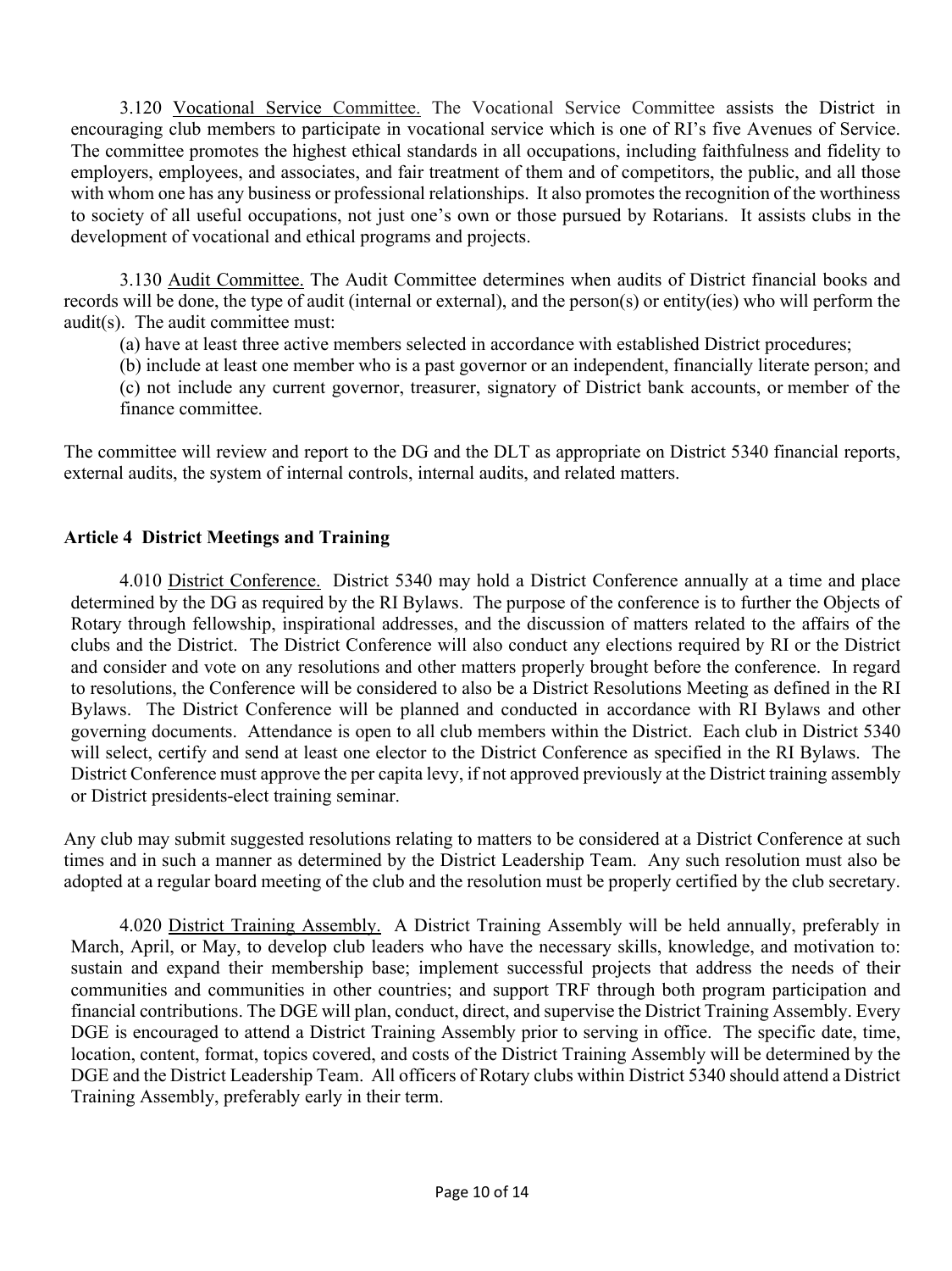4.030 Presidents-elect Training Seminar (PETS). A Presidents-elect Training Seminar will be held annually, preferably in February or March, to orient and train presidents-elect in the District as required by RI. The DGE shall plan, conduct, direct, and supervise the PETS. Every President-elect of Rotary clubs within District 5340 must complete the PETS prior to taking office unless excused by the DGE.

4.040 Special Assemblies, Workshops, Seminars, Conferences. Special assemblies, workshops, seminars and conferences may be called or conducted by the DG or the DGE. If there are non-budgeted expenses involved, they should be approved by the District Leadership Team in advance.

# **Article 5. Financial**

5.010 District Fund. District 5340 has established a District Fund (Operating account) for financing District-sponsored projects and administering and developing Rotary in the District. The District Fund shall consist of all monies owed or collected for the benefit and operation of District 5340 and its programs. Such funds will be deposited in accounts bearing the name of Rotary District 5340. Fiduciary responsibility for these funds is vested in the District Finance Committee, which has oversight responsibility for all funds held for any purpose in support of District activities. Authority to open accounts and to sign checks and other instruments is vested in the DG and others authorized by the DG. All expenditures must be approved by the DG and one other person selected from the group of the DGE, DGN, and the immediate past District governor.

5.015 District Reserve Fund. The District will maintain a District Reserve Fund for unplanned contingencies, operating budget shortfalls, emergencies, natural disasters and for any other unforeseen needs. The fund should not exceed 75% of annual dues.

5.020 District Budget. The District budget is prepared by the District Treasurer in consultation with the DGE. The proposed budget must be in balance and must be submitted to all Rotary clubs in the District at least four weeks prior to requested approval. The proposed budget may be approved at any meeting in which each club in the District is invited to attend and notice of such a vote is announced with submission of the proposed budget. The proposed budget must be approved by a majority vote of the clubs in attendance.

5.030 Per Capita Levy. RI requires District 5340 to charge a per capita levy (also called District annual dues) on members in the District. The District has elected to have the amount of the levy set by the District Conference by a majority of the electors present and voting or by other methods specified in Section 4.010 above. The proposed amount of the levy is determined by the DG, DGE, DGN and DGND. Once a levy has been set according to this section, it remains the same until changed as provided in this section. The levy is deposited in the District Fund and is used to cover District expenses.

5.040 Annual Statement and Report of District Finances.Within one year of serving as DG, the immediate past District governor must provide each club an independently reviewed annual statement and report of District finances. The immediate past District governor must provide the statement and report and have it discussed and adopted at a District meeting to which all clubs are entitled to send a representative and for which 30 days' notice has been given. Alternatively, within one year of serving as DG, the immediate past District governor may ask the DG to conduct a club ballot for adoption of the statement and report. The statement and report shall be sent at least 30 days before the club ballot. The DG shall start this process within 30 days of receiving the request from the immediate past District governor.

The review may be conducted by either a qualified accountant or a District audit committee.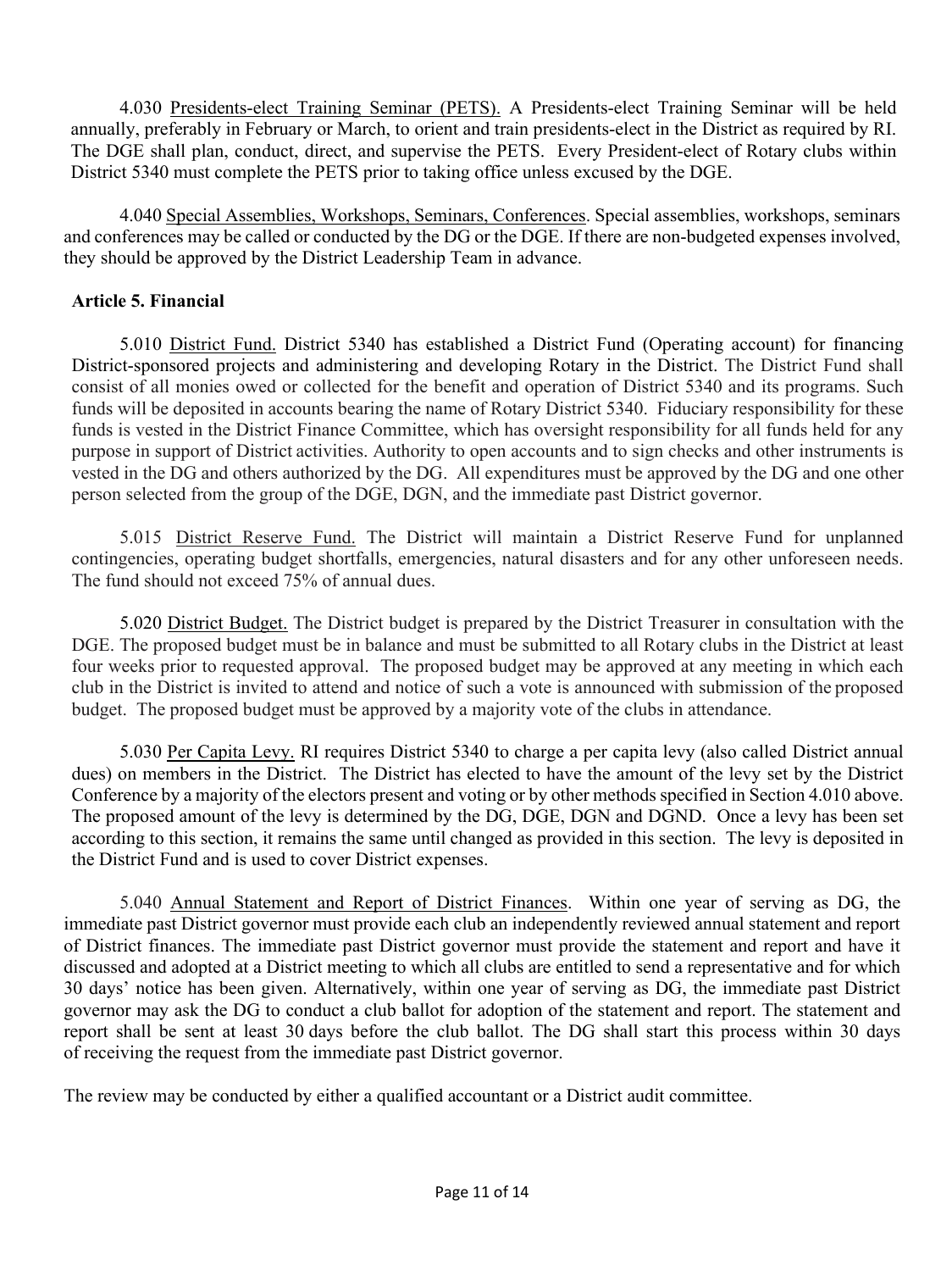The annual statement shall include, but not be limited to, all:

- (a) sources of the District's funds (RI, TRF, District, and club);
- (b) funds received by or on behalf of the District from fundraising activities;
- (c) grants received from TRF or TRF funds designated by the District for use;
- (d) financial transactions of District committees;
- (e) financial transactions of the governor by or on behalf of the District;
- (f) expenditures of District funds; and
- (g) funds received by the DG from RI.

5.050 Annual Review. An annual review of District financial books and records will be conducted by the District audit committee or a qualified accountant.

# **Article 6 District Elections**

6.010 District Elections. Every member in good standing of a club in the District who is present at the District Conference or District legislative meeting (if held) is entitled to vote on all matters submitted to a vote at such Conference or meeting except for the following which may only be determined by a vote of electors: (a) selection of a governor-nominee; (b) election of a member and alternate of the nominating committee for director; (c) composition and terms of reference of the nominating committee for governor; (d) election of the representative and alternate to the council on legislation and council on resolutions; and (e) amount of the per capita levy. Electors will be selected and voting done in accordance with Section 15.050 of the RI Bylaws.

6.020 Electors. The clubs will select, certify, and send to the annual District Conference at least one elector. A club of more than 25 members may send one elector for each additional 25 members or major fraction thereof subject to the provisions of the RI Bylaws. Each elector must be present to vote.

#### **Article 7 Indemnification**

7.010 Indemnification. To the fullest extent of the law, the District may indemnify and hold harmless any officer, member of the District Leadership Team, employee or agent of the District against all expenses, judgments, fines, settlements and other amounts actually and reasonably incurred by them in connection with any legal action or proceeding by reason of the fact that he or she is or was acting as an officer, member of the District Leadership Team, employee or agent of the District, provided that such person acted in good faith, in a manner the person believed to be in the best interests of the District.

#### **Article 8 Miscellaneous**

8.010 Electronic Records and Electronic Transmission. To the fullest extent permitted by law, the District may generate, keep, receive, maintain or store all writings, including minutes, books or records in any way relating to or evidencing the District, or any other matter related thereto, in one or more "electronic records" (which means information inscribed on a tangible medium or stored in an electronic or other medium and which is retrievable in perceivable form other than a record inscribed or stored on paper or a paper equivalent).

8.020 Interpretation. The provisions of these Bylaws shall be interpreted in a reasonable manner to implement the purposes of RI, governing law and the voting members and as follows:

a) Wherever the context of these Bylaws requires, all words used in the singular shall be construed to have been used in the plural, and vice versa, and the use of any gender specific pronoun shall include any other appropriate gender;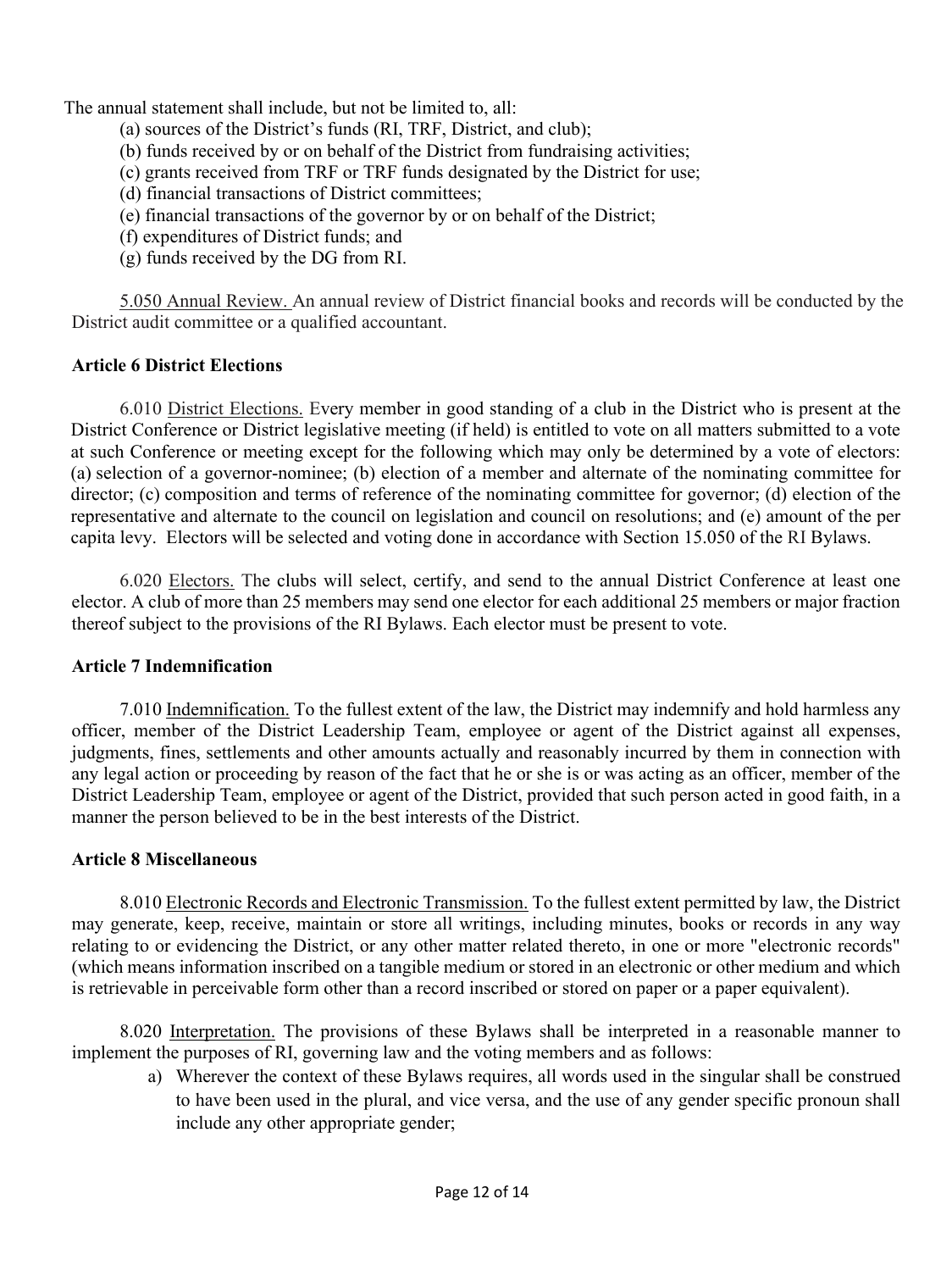- b) The use of the conjunctive "or" shall mean "and/or" unless otherwise required by the context in which the conjunctive "or" is used;
- c) The term "including" shall mean "including without limitation" and "including but not limited to" unless otherwise required by the context in which the term "including" is used; and
- d) Article, section, and subsection titles and captions contained in these Bylaws are inserted as a matter of convenience and for reference and in no way define, limit, extend or describe the scope of these Bylaws or the intent of any of its provisions.

8.030 Choice of Law. These Bylaws shall be governed by and construed under the laws of the State of California, irrespective of such state's choice-of-law principles.

8.040 Severability. If any term or provision of these Bylaws is determined to be illegal, unenforceable or invalid in whole or in part for any reason, such illegal, unenforceable or invalid provisions or part thereof shall be stricken from these Bylaws, and such provision shall not affect the legality, enforceability or validity of the remainder of these Bylaws. If any provision or part thereof of these Bylaws is stricken in accordance with the provisions of this section, then the stricken provision shall be replaced, to the extent possible, with a legal, enforceable and valid provision that is as similar in tenor to the stricken provision as is legally possible.

8.050 Non-discrimination. The District will not discriminate on the basis of gender, race, color, creed, national origin, or sexual orientation or any other characteristic protected under applicable federal or state law in any of its activities or operations including employment.

8.060 Insurance. The District upon approval of the District Leadership Team may purchase and maintain insurance to the full extent permitted by law on behalf of any person who is an officer, member of the District Leadership Team, employee or agent of the District to cover any liability, claim, expense, loss, or damages asserted against or incurred by such person by reason of the fact that he or she is or was acting for or on behalf of the District. The U.S. Rotary Club & District Liability Insurance Program provides directors & officers (D&O)/employment practices liability (EPL) insurance to District 5340 and its clubs. The District encourages all clubs to obtain adequate insurance, especially for events where alcoholic beverages may be served.

8.070 Policy Manual. District 5340 may establish a Policy and Procedure Manual to provide additional guidance and direction to the administration and operation of the District. The Manual must reflect the policies and procedures of RI and District 5340 and not be inconsistent with their Bylaws. If any variance or inconsistencies with these documents should occur, the policies and procedures of RI will take precedence.

8.080 Resolutions. No resolution or motion to commit the District on any mattershall be considered by the District until it has been considered by the District's Leadership Team. Resolutions or motions offered at a District meeting by a club member shall be referred to the District Leadership Team without discussion.

8.090 Record Retention. The District will keep correct and complete books and records of all financial accounts, minutes of the proceedings of all District and committee meetings, a directory of clubs within the District, and any other documents required for the period of time recommended by the DT or RI or required by any governing agency. Any books, records, and minutes may be in written form or in any other form capable of being converted into written form within a reasonable time. A backup copy of all District records will be